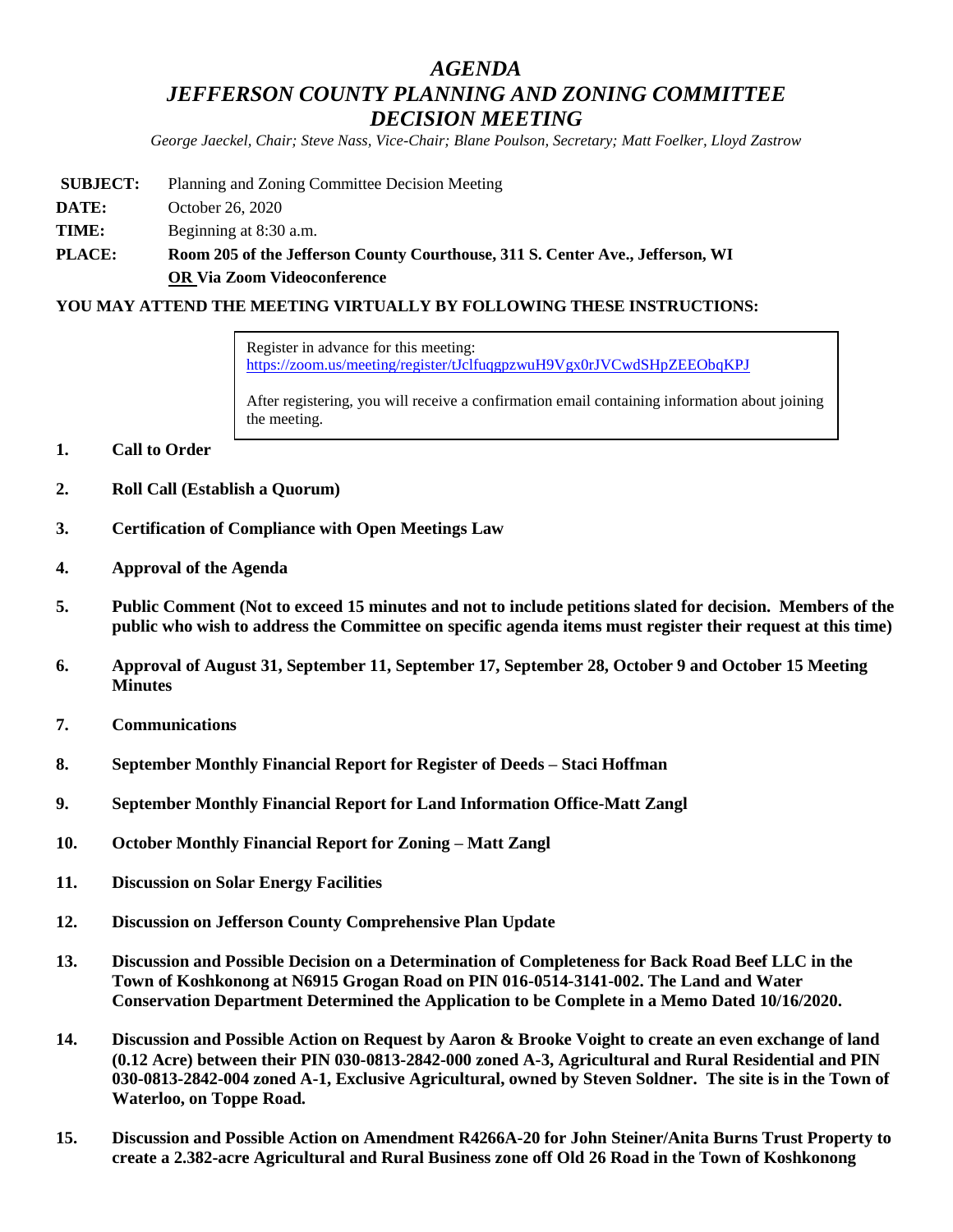**from part of PIN 016-0514-1941-000 (15.807 Acre). This is in accordance with Sec. 11.04(f)7 of the Jefferson County Zoning Ordinance.**

- **16. Discussion and Possible Action on Conditional Use CU2046-20 for John Steiner** to allow a gun shop/shooting range in a proposed A-2 zone off **Old 26 Road** in the Town of Koshkonong on part of PIN 016-0514-1941-000 (15.807 Acres). This is in accordance with Sec. 11.04(f)7 of the Jefferson County Zoning Ordinance.
- **17. Discussion and Possible Action on Conditional Use CU1995 for Koenig Structures Unlimited LLC** to allow for Multiple Dwelling Unit Structures in an R-2 zone at N3656 County Road K, PIN 014-0614-2312-008. The proposal was presented in public hearing on July 18, 2019 and postponed on July 22, 2019 by the Planning and Zoning Committee.
- **18. Discussion and Possible Action on Petitions Presented in Public Hearing on October 15, 2020 R4278A-20 – James Torlin:** Rezone to create an approx. 6.8-acre Agricultural and Rural Business zone to allow for the breeding and selling of goats at **N3115 Trieloff Rd** in the Town of Oakland from part of PIN 022-0613- 2623-0000 (3.00 Ac). This is in accordance with Sec. 11.04(f)7 of the Jefferson County Zoning Ordinance.

**R4275A-20 – Gary Poeppel:** Rezone to create a 1.0-acre building site **near W6184 Star School Rd** in the Town of Koshkonong from part of PIN 016-0514-2112-001 (35 Ac). This is in accordance with Sec. 11.04(f)8 of the Jefferson County Zoning Ordinance.

**R4276-20 – Roy Leschinsky:** Rezone to create a 4-acre Agricultural/Rural Residential zone around the existing home and buildings at **W5341 County Road B** in the Town of Aztalan from part of PINs 002-0714-1441-000  $(3.00 \text{ Ac})$  and  $002-0714-1441-001$   $(51.35 \text{ Ac})$ . This is in accordance with Sec. 11.04(f)8 of the Jefferson County Zoning Ordinance.

**R4277-20 – Roy Leschinsky:** Rezone to create an 8.2-acre Natural Resource zone **W5341 County Road B** in the Town of Aztalan from part of PINs 002-0714-1441-000 (3.00 Ac) and 002-0714-1441-001 (51.35 Ac). This is in accordance with Sec. 11.04(f)8 of the Jefferson County Zoning Ordinance.

**R4279A-20 – Deborah Werner:** Rezone to create an approx. 0.92-acre Residential-Unsewered zone at **N2719 Banker Rd** in the Town of Koshkonong from part of PINs 016-0614-3323-014 (3.797 Ac) and 016-0614-3323- 004 (0.755 Ac). This is in Accordance with Sec. 11.07(f)2 of the Jefferson County Zoning Ordinance.

**CU2050-20 – Deborah Werner:** Conditional Use to allow for an extensive on-site storage structure on a proposed Residential-Unsewered zoned lot at **N2719 Banker Rd** in the Town of Kohskonong. The site is on PIN 016-0614-3323-004 (.755 Ac). This is in accordance with Sec. 11.07(f)2 of the Jefferson County Zoning Ordinance.

**CU2047-20 – Steven & Jackie Prisk:** Conditional Use for a home occupation/truck storage and workshop at **N2450 Wenham Road**, Town of Hebron on PIN 010-0515-0521-002 (2.17 Ac) in an A-3, Agricultural/Rural Residential zone. This is in accordance with Sec. 11.04(f)8 of the Jefferson County Zoning Ordinance.

**CU2051-20 – Jacob Schepp:** Conditional Use to allow for transportation services in a Community zone at Community zone at **W7075 Main St** in the Town of Milford on PIN 020-0814-0613-008 (0.308 Ac). This is in accordance with Sec. 11.04(f)9 of the Jefferson County Zoning Ordinance.

**CU2042-20 – Jacob Schepp:** Conditional use for an 864 square foot, 18 foot high extensive on-site storage structure in a Community zone at **W7075 Main St** in the Town of Milford on PIN 020-0814-0613-008 (0.308 Ac). This is in accordance with Sec. 11.04(f)9 of the Jefferson County Zoning Ordinance.

**CU2052-20 Paul Marty:** Conditional Use to allow for an update to existing CU1516-08 for sale of farm implements and related equipment to allow for the addition of a  $60' \times 160'$  storage structure in an existing Agricultural and Rural Business zone at **W8643 Blue Joint Rd** on PIN 030-0813-1613-000 (40.24 Ac) in the Town of Waterloo. This is in accordance with Sec. 11.04(f)7 of the Jefferson County Zoning Ordinance.